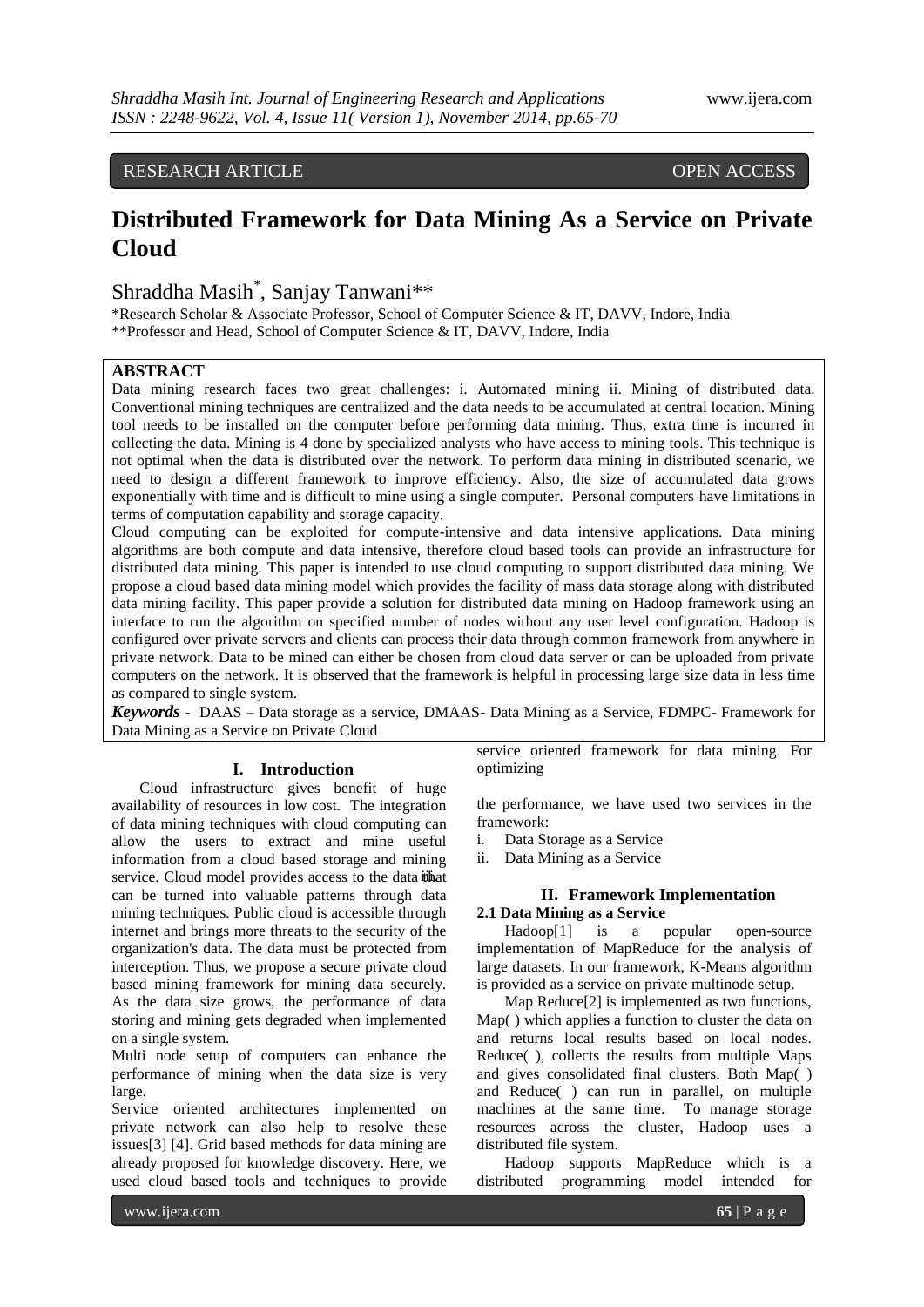processing massive amounts of data in large clusters, MapReduce can be implemented in a variety of programming languages, like Java, C, C++, Python, and Ruby. MapReduce is mainly intended for large clusters of systems that can work in parallel on a large dataset. Data mining as a service is implemented by leveraging the advantages of Hadoop.

### **2.2Data Storage as a service**

The virtually integrated data sources in the private cloud model are created through Owncloud [8]. It is an open source file synchronization solution. Owncloud is used to store the data from different sources on private network. Administrator has full control over the Owncloud Data. New users can be created, deleted and permissions can be granted through Owncloud. Other users can not access Owncloud data. They can mine local data files from any computer on the network.

We have proposed Data Storage as a service model for an academic institute where there are different level of users who can mine data. Data can be input from various users like teachers, staff and students and kept on cloud server. Mining can be performed by all users.

# **III. Experimental Setup**

Interface is designed in Netbeans-8 with Java 7. Apache Hadoop 2.3.0 is used for creating multi node setup and for running mapreduce jobs. Single system configuration is:

| CPU                     | Core2duo 2.93GHz |
|-------------------------|------------------|
| R A M                   | $2$ GB           |
| <b>Operating System</b> | Ubuntu 64-bit    |
| Hard disk               | 140 GB           |

Multi node setup of 2 and 3 computer systems is implemented through Apache Hadoop. The setup includes Single node setup, 2-node setup and 3- node setup through which the system resource increases two to three folds. This setup can be accessed from any other node in the network.

Analyst can apply clustering on the data that is available through i. Owncloud and ii. User's own System files. The framework can be accessed from any node on the private network. Then the analyst can provide useful patterns to the administrator of the institute by applying the distributed data mining solution.

# **3.1 Input File Format:**

We are currently working on numeric data. The file assumed is of the marks of students. The K Means clustering will group the students into K clusters each having nearest objects. 223 37 222

111 159 198

www.ijera.com **66** | P a g e

414 440 271

#### **3.2Algorithm Selected: K-Means**

K-Means follows a simple way to classify a given data set and assign them to K clusters. Here, K is fixed a priori. The main idea is to define k centroids, one for each cluster. Algorithm runs in following sequence [5]:

- Place K points into the space represented by the objects that are being clustered. These points represent initial group centroids.
- Assign each object to the group that has the closest centroid.
- When all objects have been assigned, recalculate the positions of the K centroids.
- Repeat Steps 2 and 3 until the centroids no longer move. This produces a separation of the objects into groups.

From the given data set, the k-Means clustering algorithm reads some sample and computes the centroids of the cluster. Each mapper reads these centroids via a centroid server running on master node. Each reducer can write the computed centroid via the same server. We have run it on Hadoop cluster.

#### Configuring the cluster

1- First of all generate public key on master node and replicate it on slave nodes so that communication between master and slave nodes can happen.

2- Configure Hadoop on each node by giving the path of JAVA\_HOME environment variable in hadoopenv.sh. Make necessary changes in hdfs-site.xml and core-site.xml file residing in conf directory of Hadoop.

3- Run the script start-dfs.sh found in the directory HADOOP HOME/bin. It will start the NameNode on master and DataNode on each slave.

The framework works in following steps: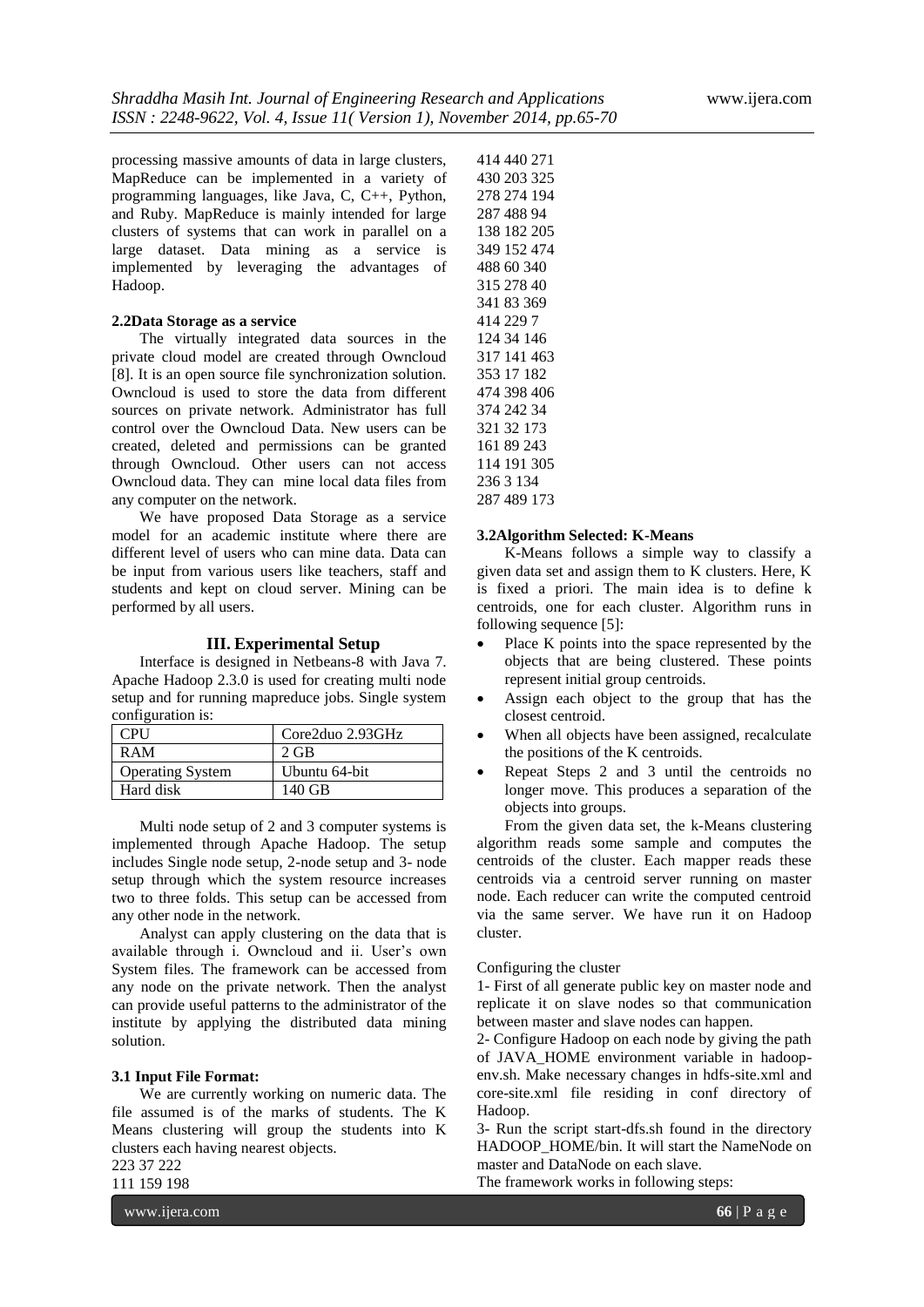i. Enter into the framework of Data Mining as a Service.

ii. Two types of user can access the framework Admin and other users. Admin can access data from Owncloud.

iii. Admin can select the file to mine from Owncloud whereas other users can upload a file from their system.

iv. Input file size to get a prediction about appropriate number of nodes to select for mining.

v. As per the prediction, choose the number of nodes on which you want to process the data.

vi. Press the process key and wait for results.

vii. Output will generate clusters on the basis of K Means algorithm. It will also display the time taken for clustering.

#### **IV. Experimental Results**

Data for clustering was selected from files of different sizes and the execution time was noted for single node, 2-node and 3- node setup. For small sized files with number of records below 50,000, the performance on single node was best. But as the number of records grow, the performance gets degraded on single node and it is observed that for very large datasets, the performance on multi node setup is better.

| Time taken for clustering using K-means(in secs) |       |       |       |       |       |  |  |
|--------------------------------------------------|-------|-------|-------|-------|-------|--|--|
| of<br>No.                                        | 50K   | 100K  | 150K  | 200K  | 250K  |  |  |
| Records                                          |       |       |       |       |       |  |  |
| / No. of                                         |       |       |       |       |       |  |  |
| Nodes                                            |       |       |       |       |       |  |  |
| Single                                           | 330.2 | 489.0 | 402.2 | 432.7 | 497.3 |  |  |
| Node                                             | 85    | 13    | 22    | 07    | 81    |  |  |
| $2 -$                                            | 302.2 | 453.4 | 371.4 | 379.4 | 486.0 |  |  |
| <b>Nodes</b>                                     | 41    | 99    | 75    | 07    | 88    |  |  |
| $3 -$                                            | 293.9 | 386.7 | 347.1 | 314.8 | 417.2 |  |  |
| <b>Nodes</b>                                     | 08    | 68    | 56    | 11    | 81    |  |  |

Table1: Execution time for different nodes



Time plot (in secs.) with performance measured on single node, 2- nodes and 3- nodes

# **V. Proposed Framework**

With time, the volume of data keeps growing and results in data explosion problem. Big Data is a big problem these days. Conventional data mining techniques can not deal with these problems.

This framework is proposed to optimize the mining performance for different large size inputs. After examining the performance of K Means on 1, 2 and 3 nodes, we can predict the optimal number of nodes for different size of data. Framework also ensures the security of data since the data remains on private network only. For the mining of organizational level data, we use Owncloud whereas for mining personal data, individual files can be uploaded from anywhere on the private network.

For experimentation of DAAS, we have accumulated academic institutes data files on Owncloud. Folders of users were synchronized with Owncloud. Files to be mined are automatically stored on Owncloud since they are synchronized. Required files can be selected and can be provided to K-Means algorithm which runs in a distributed fashion through Map Reduce.



**Institution**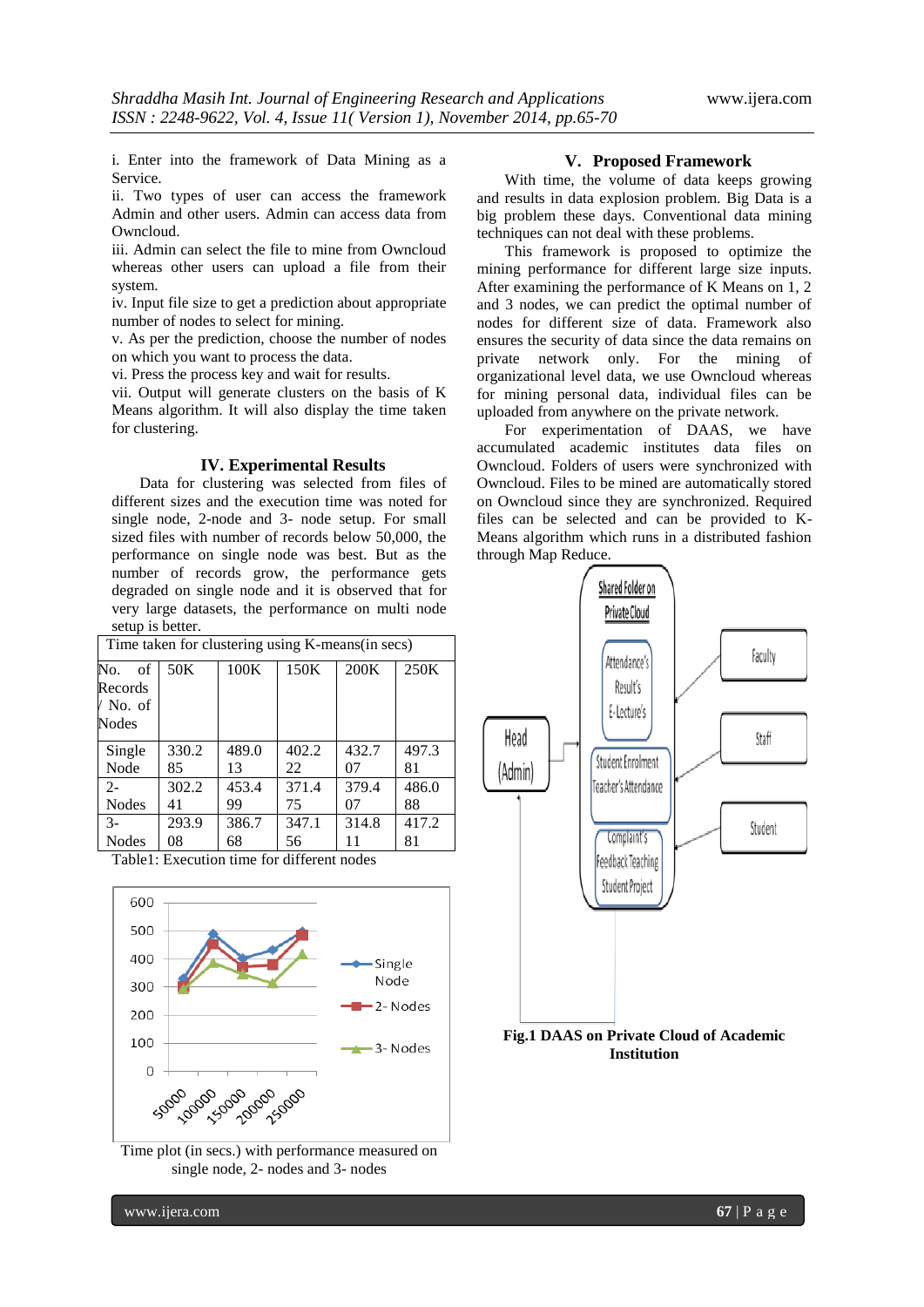

C D Clarent Trees, Elevent Clarence Clarence Clarence Clarence Elevent Electronic N (2) - P U C HE RE **Fig 4 Interface for viewing results**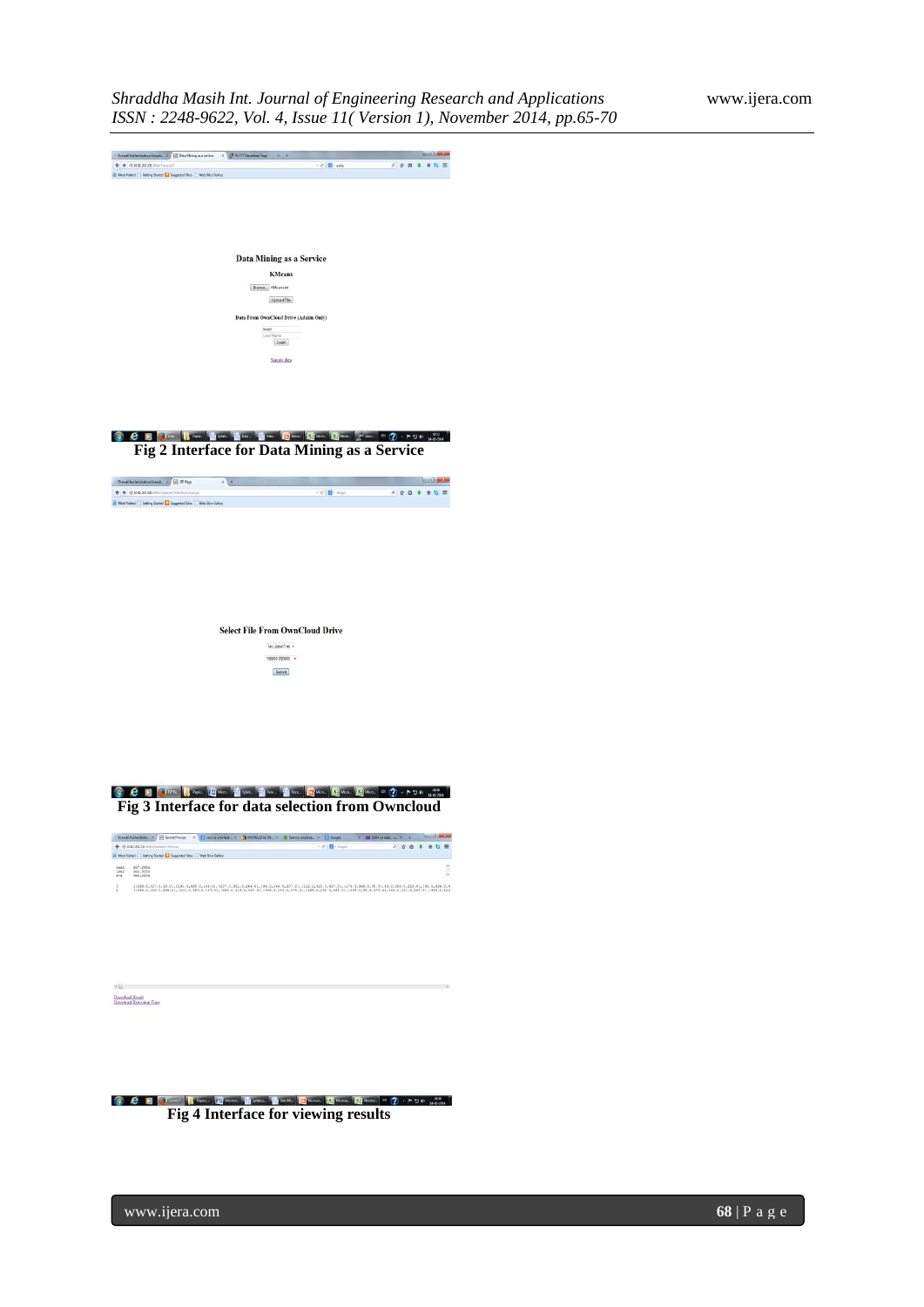

**Fig.6 FDMPC: Framework for Data Mining as a Service on Private Cloud**